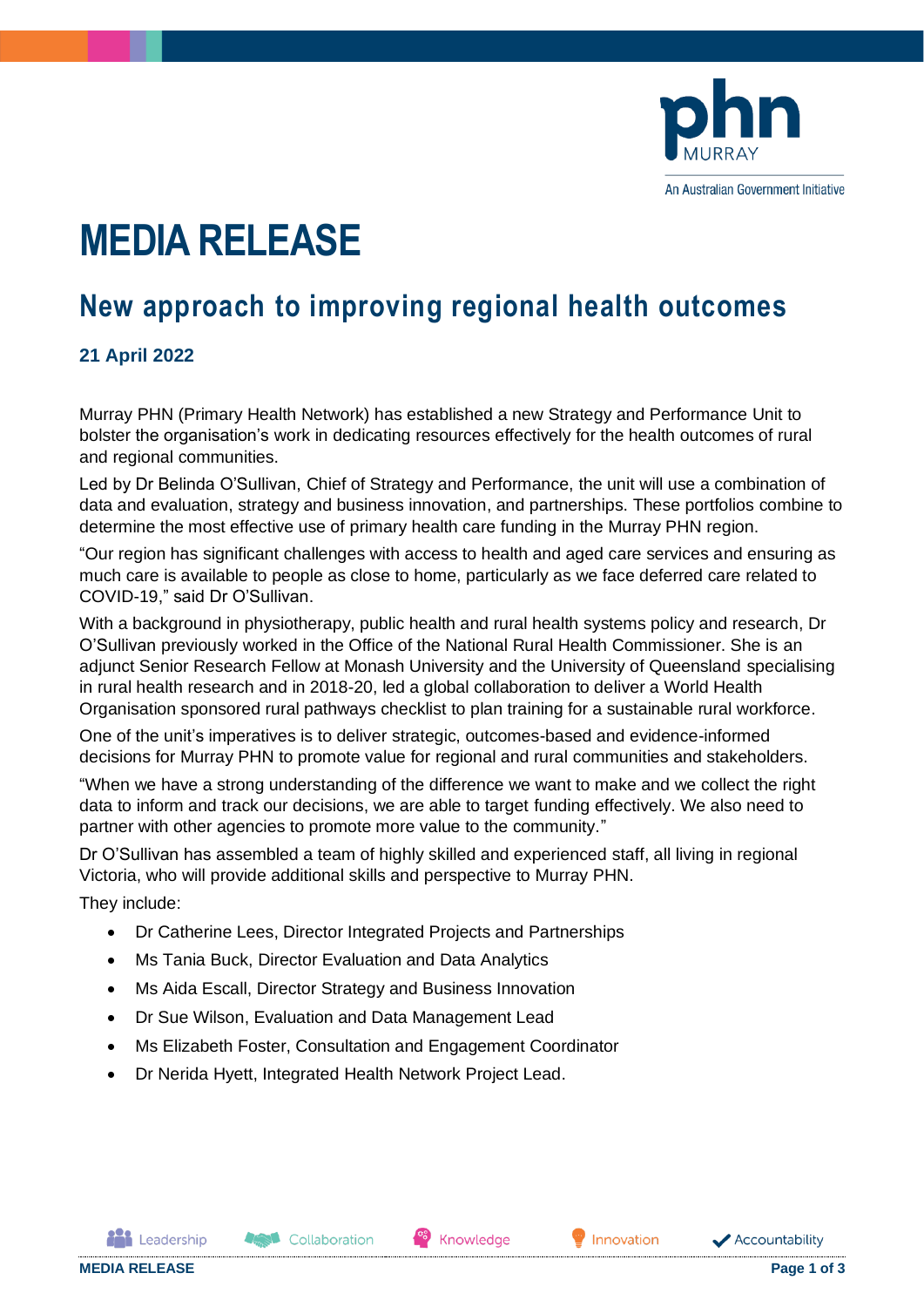Murray PHN Chief Executive Officer Matt Jones said that the new Strategy and Performance team added to Murray PHN's capacity for strategy, evaluation and partnerships, to help the organisation make a difference to the health outcomes of its communities.

"This team is adding to the other specialist experts at Murray PHN, bringing a real buzz about what we can do for primary health care in our region," said Mr Jones.

#### **Background information:**

**Dr Belinda O'Sullivan** completed her PhD in 2016 as part of the MABEL (Medicine in Australia: Balancing Employment and Life) research team, exploring rural outreach service models and the role of video consultations. Dr O'Sullivan has also worked in applied public health policy and research within the NSW health system and with the Australasian Faculty of Public Health Medicine.

**Dr Catherine Lees** is a PhD-trained health care leader who has worked in the public health sector for more than 18 years. Dr Lees has been involved in the leadership of local health education pilot programs and has worked at the Royal Australian College of General Practitioners and the Cancer Council of Victoria.

**Ms Tania Buck** is a specialist evaluator with a background in nursing and midwifery. Ms Buck has broad experience in government, not-for-profit and private industry and has a Master of Public Health and Master of Evaluation, with experience in program design, evaluation and evaluative reasoning across clinical care, public health and social services.

**Ms Aida Escall** has more than 30 years' experience in primary health care settings and communitybased organisations. Ms Escall brings a rich historical understanding of Primary Health Networks and their strategic place in health care and has a diverse range of experience in the non-for-profit and private sectors in the areas of marketing, workforce development, strategic planning, innovation and nursing.

**Dr Sue Wilson** is a PhD-qualified specialist nurse, educator and researcher with more than 35 years' experience in public health and executive roles managing health systems reporting and quality improvement in rural health. Dr Wilson holds a Master of Education and is a Graduate of the Australian Institute of Company Directors.

**Dr Nerida Hyett** is PhD-trained specialist in community engagement and co-design to inform rural health systems development. Dr Hyett has a clinical background as an occupational therapist and experience working in the community health, mental health and education sectors.

**Ms Liz Foster** has more than 30 years' experience in education, consultation and improving outcomes for people in the health and aged care sectors. In her previous role, Ms Foster led the establishment of a regional alliance and coordinated several networks for community nursing and allied health.

#### *About us:*

*Murray PHN is one of 31 PHNs (Primary Health Networks) around Australia working to increase the efficiency and effectiveness of primary health care and service systems. Across our region, we work with general practitioners (GPs), community health, Aboriginal Community Controlled Health Organisations (ACCHOs), pharmacy, aged care and allied health practitioners, and with acute services such as hospitals, specialists and emergency care.*

----

*The role of PHNs is to help to support and integrate the work of these important services to ensure that the people get the right care, in the right place, at the right time. In the Murray PHN region, which covers almost 100,000 sq km of regional Victoria, we work to develop and maintain sustainable models of primary health care for our communities.*